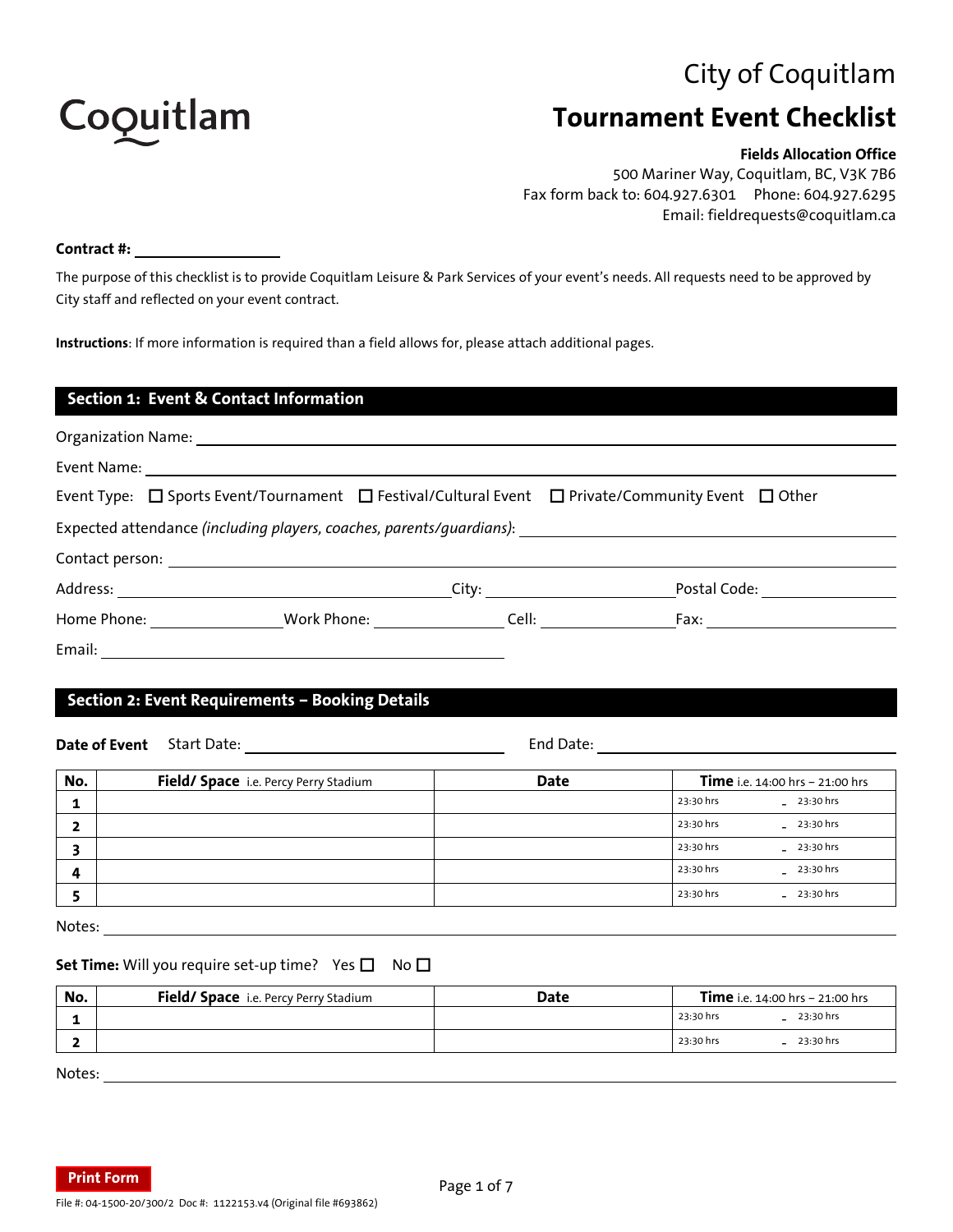## **Section 2: Event Requirements – Booking Details (continued)**

## **Take Down:** Will you require take-down time? Yes  $\Box$  No  $\Box$

| No. | <b>Field/ Space</b> i.e. Percy Perry Stadium | Date | <b>Time</b> i.e. 14:00 hrs - 21:00 hrs |
|-----|----------------------------------------------|------|----------------------------------------|
|     |                                              |      | 23:30 hrs<br>$-23:30$ hrs              |
|     |                                              |      | 23:30 hrs<br>$-23:30$ hrs              |

Notes:

| Section 2: Event Requirements - Facility Details (See Town Centre Park Map)  |                                                                                                                                                                                                                                                                                                                                                                                        |  |                                             |  |                                                                                                            |                   |  |                                                                                                                                            |  |
|------------------------------------------------------------------------------|----------------------------------------------------------------------------------------------------------------------------------------------------------------------------------------------------------------------------------------------------------------------------------------------------------------------------------------------------------------------------------------|--|---------------------------------------------|--|------------------------------------------------------------------------------------------------------------|-------------------|--|--------------------------------------------------------------------------------------------------------------------------------------------|--|
| <b>Admission ?</b> Yes $\Box$ No $\Box$ (If, yes, specify admission pricing) |                                                                                                                                                                                                                                                                                                                                                                                        |  |                                             |  |                                                                                                            |                   |  |                                                                                                                                            |  |
|                                                                              |                                                                                                                                                                                                                                                                                                                                                                                        |  |                                             |  |                                                                                                            |                   |  | Single Ticket \$ __________________Day Pass \$ __________________________Event Pass \$ _________________________Other \$ _________________ |  |
| <b>Percy Perry Stadium</b>                                                   |                                                                                                                                                                                                                                                                                                                                                                                        |  |                                             |  |                                                                                                            |                   |  |                                                                                                                                            |  |
| $\Box$ Artificial Turf $\Box$ Grandstand                                     |                                                                                                                                                                                                                                                                                                                                                                                        |  |                                             |  | $\Box$ Media booth $\Box$ Sound System                                                                     |                   |  | $\Box$ Scoreboard                                                                                                                          |  |
| □ Jumping Pit □ Shot Put Cage                                                |                                                                                                                                                                                                                                                                                                                                                                                        |  |                                             |  | Throwing Area (Javelin, Discus, Hammer)                                                                    |                   |  |                                                                                                                                            |  |
|                                                                              | □ Track Oval - Closed track? Yes □ No □                                                                                                                                                                                                                                                                                                                                                |  |                                             |  |                                                                                                            |                   |  |                                                                                                                                            |  |
|                                                                              |                                                                                                                                                                                                                                                                                                                                                                                        |  |                                             |  |                                                                                                            |                   |  |                                                                                                                                            |  |
| <b>Tournament Site</b><br>$\square$ East Turf<br>□ Gazebo □ Sound System     |                                                                                                                                                                                                                                                                                                                                                                                        |  |                                             |  | □ West Turf      □ Warm Up Turf    □ Media Tower<br>$\square$ Score clock                                  |                   |  | $\Box$ Plaza Area                                                                                                                          |  |
|                                                                              | <b>Other Fields &amp; Amenities</b><br>Baseball Diamonds: □ South □ North □ Mosquito<br>$\Box$ Cunnings Turf Grass Fields: $\Box$ North $\Box$ South<br>Notes: and the contract of the contract of the contract of the contract of the contract of the contract of the contract of the contract of the contract of the contract of the contract of the contract of the contract of the |  |                                             |  |                                                                                                            |                   |  |                                                                                                                                            |  |
| <b>Field House Amenities</b>                                                 |                                                                                                                                                                                                                                                                                                                                                                                        |  |                                             |  | Change Rooms: $\Box$ 1 $\Box$ 2 $\Box$ 3 $\Box$ 4 $\Box$ Officials                                         |                   |  | $\Box$ Other (Specify): $\Box$                                                                                                             |  |
| <b>Common Areas</b><br>Main Gates:                                           | $\Box$ North                                                                                                                                                                                                                                                                                                                                                                           |  | $\square$ West<br>□ Sand Volleyball-Court # |  | $\square$ South<br>Park Amenities: □ Spray Park □ Playground □ Ball Hockey □ Basketball Court □ Skate Park | $\Box$ North/West |  | Plaza Areas: □ North Node □ South Node □ West (west side field house-outside) □ East (east side field house-inside)                        |  |

## **Section 2: Event Requirements – Equipment Details**

Please check "City" if you are requesting the equipment from the City of Coquitlam. All requests are subject to availability.

| <b>Event Equipment</b>                       | $No.*$ | City | <b>Sports Fields</b>                                | $No.*$ | City |
|----------------------------------------------|--------|------|-----------------------------------------------------|--------|------|
| $\square$ Tables                             |        |      | $\Box$ Corner Flags (Limited availability)          |        |      |
| $\Box$ Chairs                                |        |      | $\Box$ FLD LAX Nets (Only 6 available)              |        |      |
| $\Box$ Dollies                               |        |      | $\Box$ FLD HKY Nets (Only 6 available)              |        |      |
| $\Box$ Tents** Refer to Temporary Structures |        | N/A  | $\Box$ Soccer Nets: $\Box$ Full size $\Box$ Super 8 |        |      |
| $\Box$ Additional Waste Bins                 |        |      | $\Box$ Uprights                                     |        |      |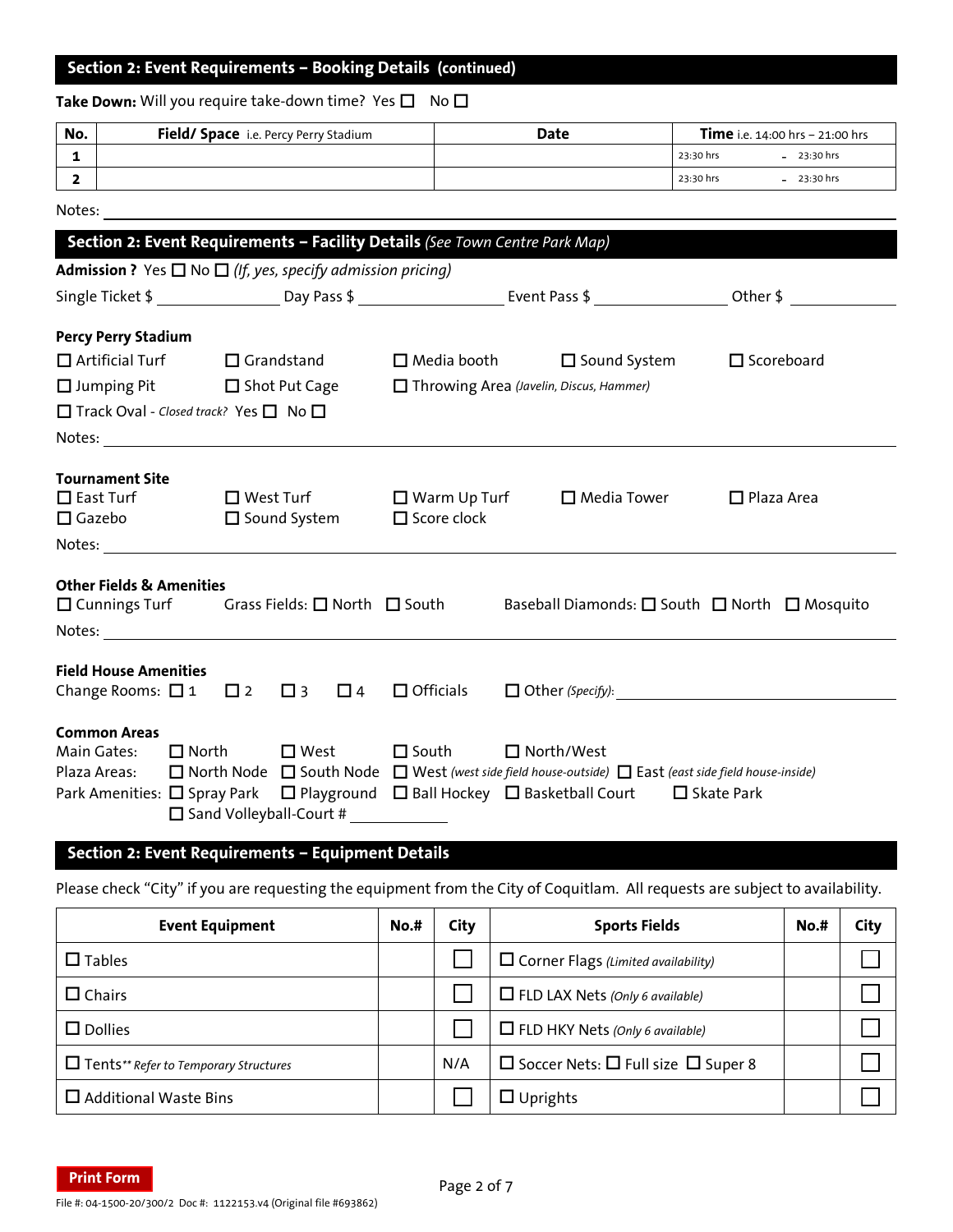## **Section 2: Event Requirements – Equipment Details (Continued)**

| $\Box$ Fencing: (Provide Details below) City $\Box$       |  |  |
|-----------------------------------------------------------|--|--|
|                                                           |  |  |
| $\Box$ Other #1: (Provide Details below) No.# City $\Box$ |  |  |
|                                                           |  |  |
| $\Box$ Other #2: (Provide Details below) No.# City $\Box$ |  |  |
|                                                           |  |  |

| Section 3: Permits, Licensing and Insurance                                    |                                                                                                                                        |                                                                                                                                                                                                                                |
|--------------------------------------------------------------------------------|----------------------------------------------------------------------------------------------------------------------------------------|--------------------------------------------------------------------------------------------------------------------------------------------------------------------------------------------------------------------------------|
| <b>Event Insurance</b>                                                         |                                                                                                                                        |                                                                                                                                                                                                                                |
| Name of Insurance Carrier:                                                     |                                                                                                                                        |                                                                                                                                                                                                                                |
|                                                                                |                                                                                                                                        | Postal Code:                                                                                                                                                                                                                   |
|                                                                                |                                                                                                                                        | Fax: Exercise and the set of the set of the set of the set of the set of the set of the set of the set of the set of the set of the set of the set of the set of the set of the set of the set of the set of the set of the se |
| Email: <u>Campioneers</u>                                                      |                                                                                                                                        |                                                                                                                                                                                                                                |
|                                                                                | Please provide the City of Coquitlam with copies of all permits and insurances. Fax to: 604.927.6510 Attention: Field Area Coordinator |                                                                                                                                                                                                                                |
| If "YES" please specify types:                                                 | <b>Liquor Served?</b> Yes $\Box$ No $\Box$ If, yes, has the organization obtained a permit? Yes $\Box$ No $\Box$                       |                                                                                                                                                                                                                                |
| Food Served? Yes $\Box$ No $\Box$<br>If "YES" please specify types:            | If, yes, has the organization obtained a permit? Yes $\Box$ No $\Box$ (See Section 6)                                                  |                                                                                                                                                                                                                                |
| <b>Gaming (raffle)?</b> Yes $\Box$ No $\Box$<br>If "YES" please specify types: | If, yes, has the organization obtained a permit? Yes $\square$ No $\square$                                                            |                                                                                                                                                                                                                                |
| If "YES" please specify types:                                                 | Temporary Structures? (i.e. tents, bouncing castles, etc) Yes $\Box$ No $\Box$                                                         | * Is a permit required? Yes $\square$ No $\square$                                                                                                                                                                             |
|                                                                                | Signage? (i.e. Banners, Sandwich boards, etc) Yes $\Box$ No $\Box$                                                                     |                                                                                                                                                                                                                                |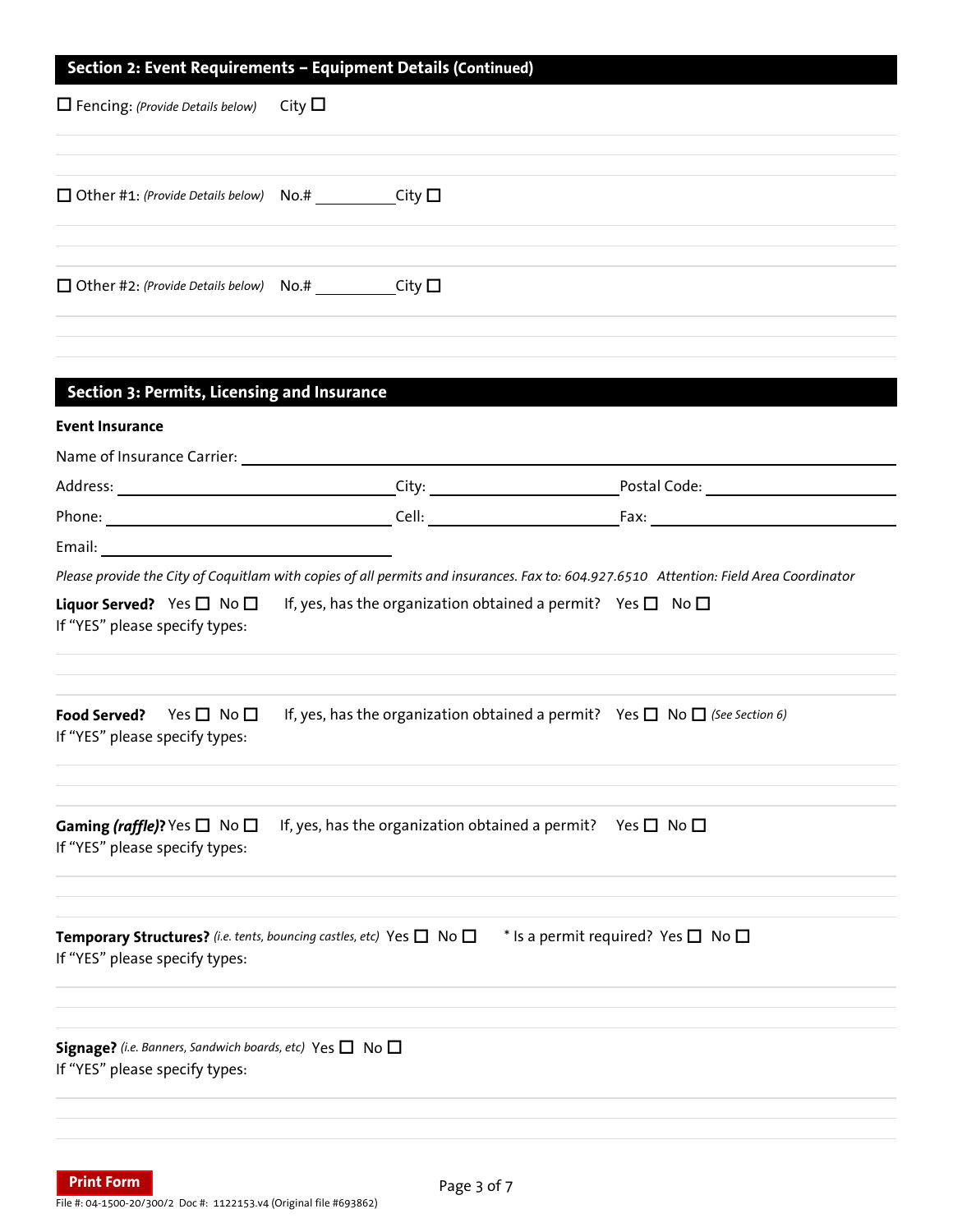## **Section 4: Food Services**

|                            | Request to open the park's concession stand? Yes $\square$ No $\square$ If no, please list any food that is being served: |       |                                                                                                                                                                                                                                     |  |  |  |  |
|----------------------------|---------------------------------------------------------------------------------------------------------------------------|-------|-------------------------------------------------------------------------------------------------------------------------------------------------------------------------------------------------------------------------------------|--|--|--|--|
|                            |                                                                                                                           |       |                                                                                                                                                                                                                                     |  |  |  |  |
|                            |                                                                                                                           |       | If food service is being provided by an outside company, please list each vendor and the appropriate information.                                                                                                                   |  |  |  |  |
| Vendor #1                  |                                                                                                                           |       |                                                                                                                                                                                                                                     |  |  |  |  |
|                            |                                                                                                                           |       | $\Box$ Contractor $\Box$ Volunteer                                                                                                                                                                                                  |  |  |  |  |
|                            |                                                                                                                           |       |                                                                                                                                                                                                                                     |  |  |  |  |
|                            |                                                                                                                           |       |                                                                                                                                                                                                                                     |  |  |  |  |
|                            |                                                                                                                           |       |                                                                                                                                                                                                                                     |  |  |  |  |
| Vendor #2                  |                                                                                                                           |       |                                                                                                                                                                                                                                     |  |  |  |  |
|                            | Name of Vendor: 1999 and 2008 and 2009 and 2009 and 2009 and 2009 and 2009 and 2009 and 2009 and 200                      |       | $\Box$ Contractor $\Box$ Volunteer                                                                                                                                                                                                  |  |  |  |  |
|                            |                                                                                                                           |       |                                                                                                                                                                                                                                     |  |  |  |  |
|                            |                                                                                                                           |       |                                                                                                                                                                                                                                     |  |  |  |  |
|                            |                                                                                                                           |       |                                                                                                                                                                                                                                     |  |  |  |  |
| Vendor#3                   |                                                                                                                           |       |                                                                                                                                                                                                                                     |  |  |  |  |
|                            |                                                                                                                           |       | $\Box$ Contractor $\Box$ Volunteer                                                                                                                                                                                                  |  |  |  |  |
|                            |                                                                                                                           |       |                                                                                                                                                                                                                                     |  |  |  |  |
|                            | Address: City: City:                                                                                                      |       | Postal Code: <u>_________________________</u>                                                                                                                                                                                       |  |  |  |  |
| Phone:                     |                                                                                                                           | Cell: | Fax:                                                                                                                                                                                                                                |  |  |  |  |
|                            | Do you need to hook up to potable water? Yes $\square$ No $\square$                                                       |       |                                                                                                                                                                                                                                     |  |  |  |  |
| Power source:              | $\square$ Electrical                                                                                                      |       | □ Natural Gas □ Propane Gas □ Gas Generators *NOT ALLOWED ON TURF FIELDS                                                                                                                                                            |  |  |  |  |
|                            |                                                                                                                           |       |                                                                                                                                                                                                                                     |  |  |  |  |
|                            |                                                                                                                           |       |                                                                                                                                                                                                                                     |  |  |  |  |
| <b>Section 5: Security</b> |                                                                                                                           |       |                                                                                                                                                                                                                                     |  |  |  |  |
|                            |                                                                                                                           |       | Will an external security company be used for your event? Yes $\Box$ No $\Box$ If 'Yes', please provide information.                                                                                                                |  |  |  |  |
|                            |                                                                                                                           |       | Name of Security Company: Name of Security Company: Number of Guards:                                                                                                                                                               |  |  |  |  |
|                            |                                                                                                                           |       | Contact Name: <u>Name: Announce</u> Contact Name: Announcement Contact Name: Announcement Contact Name: Announcement Contact Name: Announcement Contact Name: Announcement Contact Name: Announcement Contact Name: Announcement Co |  |  |  |  |
|                            |                                                                                                                           |       |                                                                                                                                                                                                                                     |  |  |  |  |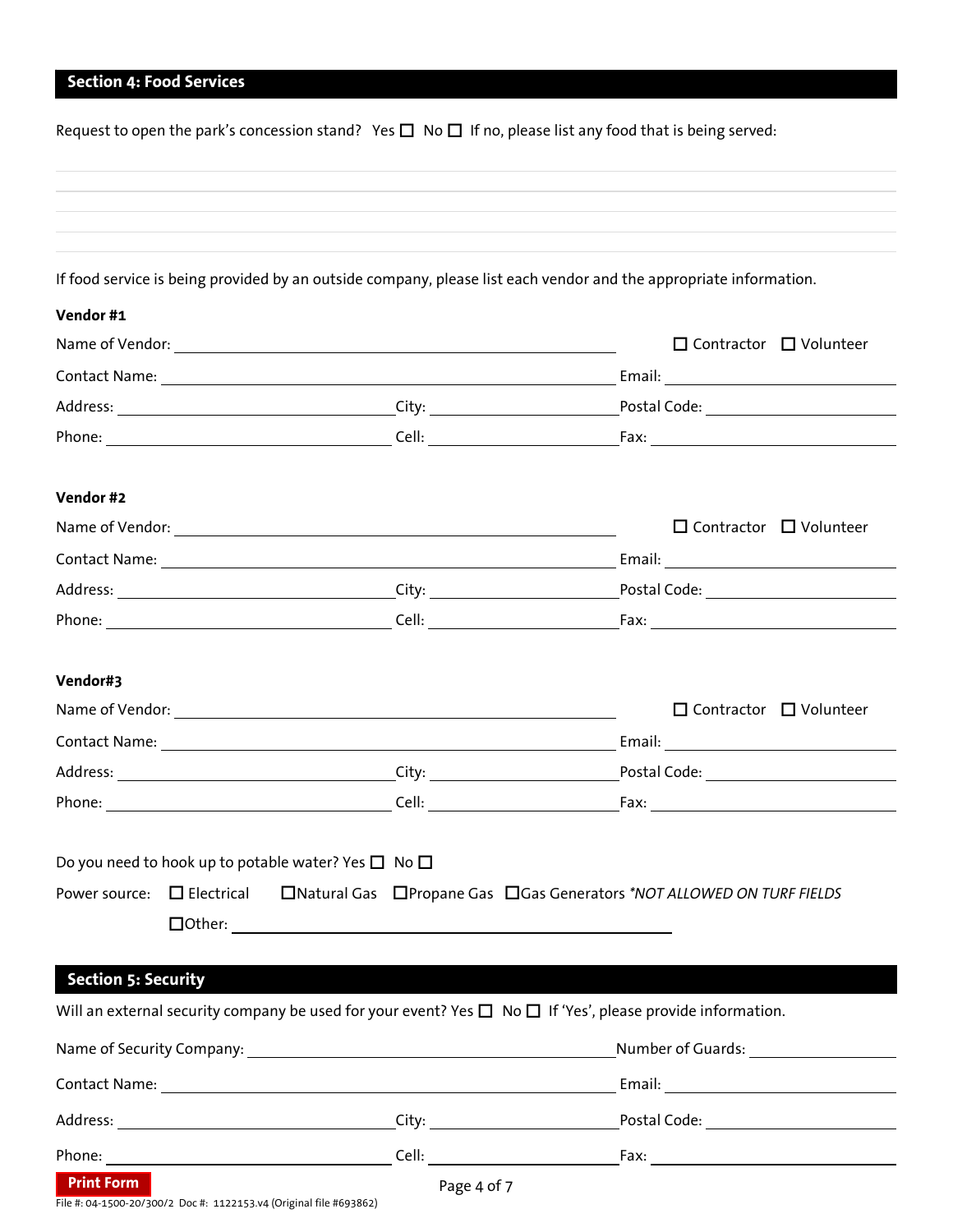## **Section 5: Security (Continued)**

Please specify times the security company will be on-site. **Note:** This section is regarding the security company only.

### **Areas Monitored**

| No.    | Field/ Space i.e. Percy Perry Stadium | Date | <b>Time</b> i.e. $14:00$ hrs - $21:00$ hrs |
|--------|---------------------------------------|------|--------------------------------------------|
|        |                                       |      | 23:30 hrs<br>$-23:30$ hrs                  |
|        |                                       |      | $-23:30$ hrs<br>23:30 hrs                  |
| Notes: |                                       |      |                                            |

| 1              |                                                                                      |             | 23:30 hrs | $-23:30 hrs$                                                        |
|----------------|--------------------------------------------------------------------------------------|-------------|-----------|---------------------------------------------------------------------|
| $\overline{2}$ |                                                                                      |             | 23:30 hrs | $-23:30$ hrs                                                        |
| Notes:         |                                                                                      |             |           |                                                                     |
|                |                                                                                      |             |           |                                                                     |
|                |                                                                                      |             |           |                                                                     |
|                | Will there be security during set-up? Yes $\Box$ No $\Box$                           |             |           | Will there be security during Take Down? Yes $\square$ No $\square$ |
| No.            | Field/ Space i.e. Percy Perry Stadium                                                | <b>Date</b> |           | Time i.e. 14:00 hrs - 21:00 hrs                                     |
| 1              |                                                                                      |             | 23:30 hrs | $-23:30$ hrs                                                        |
| $\mathbf{2}$   |                                                                                      |             | 23:30 hrs | $-23:30$ hrs                                                        |
| Notes:         |                                                                                      |             |           |                                                                     |
|                |                                                                                      |             |           |                                                                     |
|                |                                                                                      |             |           |                                                                     |
|                |                                                                                      |             |           |                                                                     |
|                |                                                                                      |             |           |                                                                     |
|                | Provide cell#: (If possible) ____<br><b>Overnight Security:</b> Yes $\Box$ No $\Box$ |             |           |                                                                     |
| No.            | Field/ Space i.e. Percy Perry Stadium                                                | Date        |           | Time i.e. 14:00 hrs - 21:00 hrs                                     |
| 1              |                                                                                      |             | 23:30 hrs | $-23:30$ hrs                                                        |
| $\mathbf{z}$   |                                                                                      |             | 23:30 hrs | $-23:30$ hrs                                                        |

### **Overnight Security:** Yes □ No □ Provide cell#: (If possible) \_\_\_\_\_\_\_\_\_\_\_\_\_\_\_\_\_\_\_

| No.    | <b>Field/ Space</b> i.e. Percy Perry Stadium | Date |           | <b>Time</b> i.e. 14:00 hrs - 21:00 hrs |
|--------|----------------------------------------------|------|-----------|----------------------------------------|
|        |                                              |      | 23:30 hrs | $-23:30$ hrs                           |
|        |                                              |      | 23:30 hrs | $-23:30$ hrs                           |
| Notes: |                                              |      |           |                                        |

**Section 6: Recycling and Waste** 

**Waste/Garbage Removal:** □ Event Organizers □ City *(Additional charges may apply.)* 

**Recycling:** Will use on-site recycling bins Yes  $\Box$  No  $\Box$ 

If no, organizers are responsible for bins, sorting & removal. Please provide details.

## **Additional Comments/Notes**

The personal information collected on this form is collected in accordance with the *Freedom of Information and Protection of Privacy Act*. The City has authority to collect your information for the purposes of administering the Tournament Event Checklist. Should you have any questions or concerns about the collection of your personal information please call Kevin Powell, Parks Recreation and Culture, at 604-927-6295. For more information, go to www.coquitlam.ca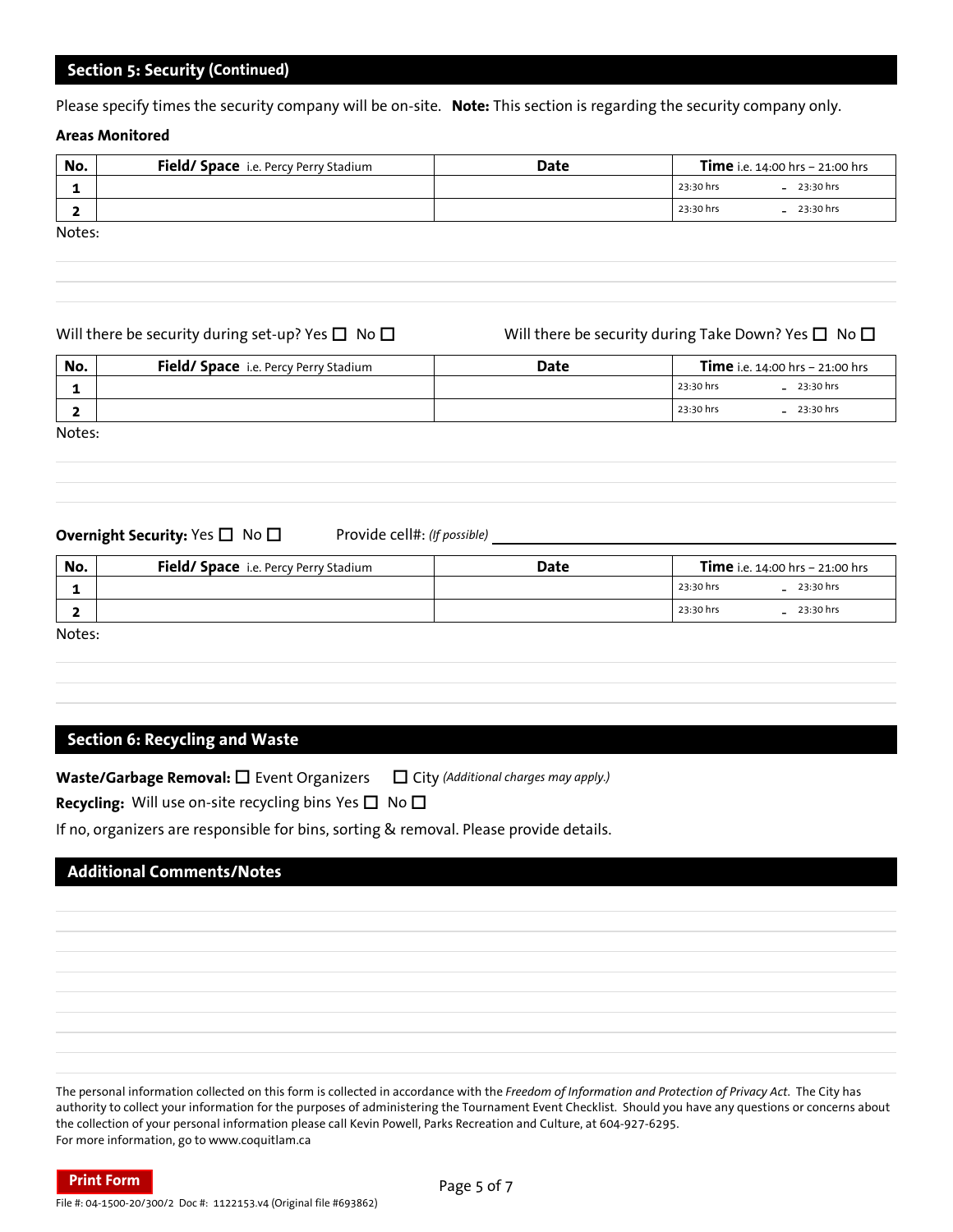## **Have You Completed Everything?**

Please ensure you have provided all of the necessary information in the required sections.

**Section 1** - Completed Contact and Event Information provided

### **Section 2** – Event Requirements

- □ Booking Details: Event Dates, Set Up/Take Down
- Send Event/ Tournament schedule to City *(min. 10 business days before event)* Date:
- $\Box$  Event site plan
- $\Box$  Facility Details: Identified facilities/Amenities required
- $\Box$  Equipment Details: Identified all equipment requirements

**Section 3** – Permits, Licensing and Insurance

- $\Box$  Faxed copies of all permits/licensing/ insurance to City @ (604) 927.6510
- $\Box$  Business License(s)
- □ Insurance Certificate
- $\Box$  Liquor License
- $\Box$  Temporary Structures License (over 1200 sq ft)
- $\Box$  Gaming License
- **Section 4** Food Services City Concession, Vendor Information □ Food Service Permit(s)
- **Section 5** Security Security information provided. Dates, contact and coverage
- **Section 6** Waste/ Recycling

### **Additional Items**

- $\Box$  Special request needs
- $\Box$  Emergency/First Aid plan & requirements

Name Date **Date of the United States of the United States of the United States of the United States of the United States of the United States of the United States of the United States of the United States of the United Sta** 

 $\overline{\phantom{a}}$ 

**Print Form**

## Signature